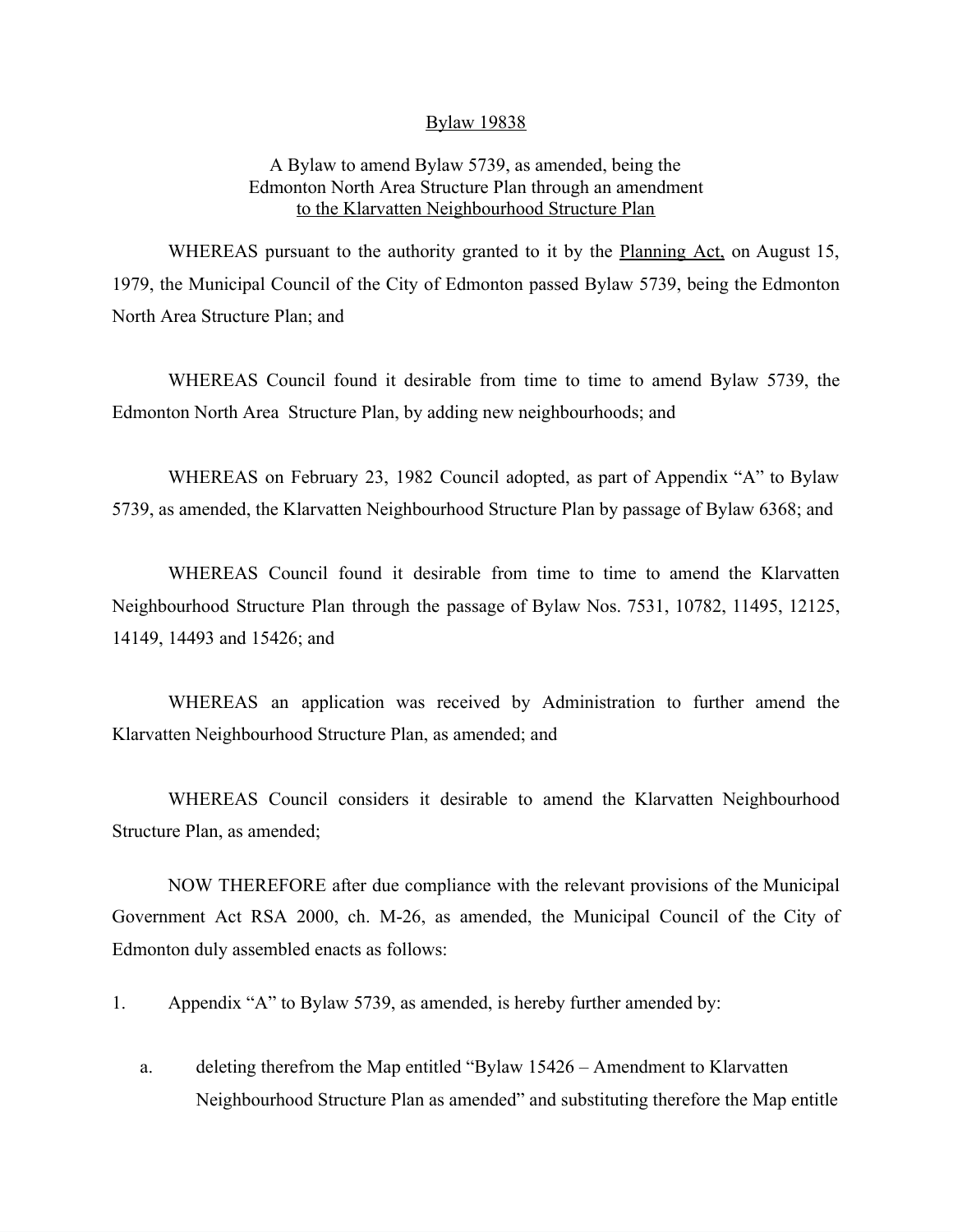"Bylaw 19838 – Amendment to Klarvatten Neighbourhood Structure Plan as amended", attached hereto as Schedule "A" and forming part of this Bylaw.

b. Deleting the text under Section 5.3 Commercial and replacing it with the following: "A 0.6 hectare (1.4 acre) low intensity business zone is located at the corner of 91 Street & 167 Avenue. A convenience commercial site is located near the intersection of 167 Avenue & 84 Street in the area originally designated for the Town Center area. Both are situated for the "work-home trip" and maximum visual exposure. (See Figure 6)."

| READ a first time this  | day of | , A. D. $2021$ ; |
|-------------------------|--------|------------------|
| READ a second time this | day of | , A. D. $2021$ ; |
| READ a third time this  | day of | , A. D. $2021$ ; |
| SIGNED and PASSED this  | day of | A. D. 2021.      |

## THE CITY OF EDMONTON

MAYOR

## CITY CLERK